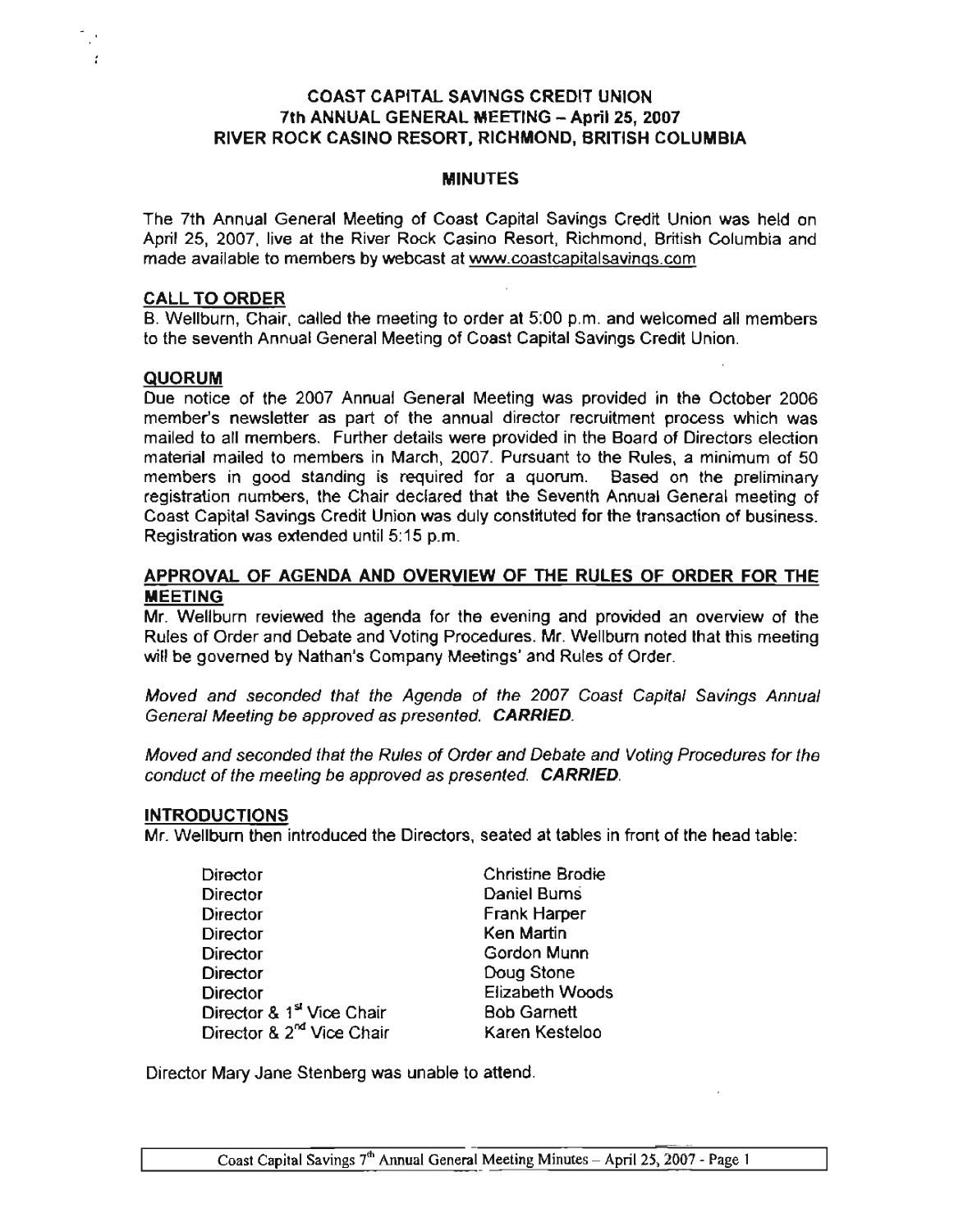Mr. Wellburn also introduced Lloyd Craig, President and CEO, who was seated at the head table.

Special Guests present:

Tom Kirstein, former Director and Board Chair Ken Jones, former Director Philip Hemming, of Credit Union central of British Columbia

# APPOINTMENTS

 $\mathbf{f}$ 

The Chair appointed Kareen Zimmer of the law firm, Borden Ladner Gervais, Parliamentarian and appointed Linda Taylor, Board Secretary as Recording Secretary for the meeting. In addition, Gerry Dela Mattia was appointed as scrutineer.

# APPROVAL OF THE MINUTES FROM THE SIXTH ANNUAL GENERAL MEETING

The Minutes of the Annual General Meeting held on April 26, 2006, approved by the Directors as authorized by the members, were presented to the membership for receipt. No errors or omissions were brought forward.

Moved and seconded that the Minutes of the April 26, 2006 Coast Capital Savings Annual General Meeting be received as presented. CARRIED.

# BUSINESS ARISING FROM THE MINUTES

At the 6<sup>th</sup> Annual General Meeting, a member questioned the use of Roberts Rules of Order, which are American, versus a Canadian version. Following that meeting, this matter was referred to the Governance & Member Relations Committee. An opinion was sought from our legal counsel and as a result the Committee recommended changing to Nathan's Company Meetings including Rules of Order. The member was thanked for raising this issue.

There was no other business arising from the Minutes.

### SCRUTINEER'S REPORT

Mr. Wellburn reported that 114 registered members were in attendance at the River Rock Casino Resort in Richmond, B.C.

### DIRECTORS' REPORT

Mr. Wellburn reminded those present that the meeting was also available via webcast. He advised that this was the first year that the Annual General Meeting has been held in one venue and not simulcast between Island and Mainland venues. In the future the AGM will be rotated between the various trading areas of Coast Capital Savings.

Two Connect with US sessions (town hall style meetings) were convened over the past week, one on the Island and one in Abbotsford which allowed members the opportunity to meet and speak with the Board Chair, Chief Executive Officer, other board members and executives of the organization.

Mr. Wellburn referred to the Annual Report which had been recently published. The theme of this year's report is "The Road Less Travelled". Mr. Wellbum commented that one of Coast's greatest strengths is the cooperative structure and explained how that affected members, employees and the communities which Coast serves.

In 2006 over Coast Capital Savings returned over \$4.5 million (7% of pre-tax profits) to over 500 not-far-profit organizations. Notable examples of organizations supported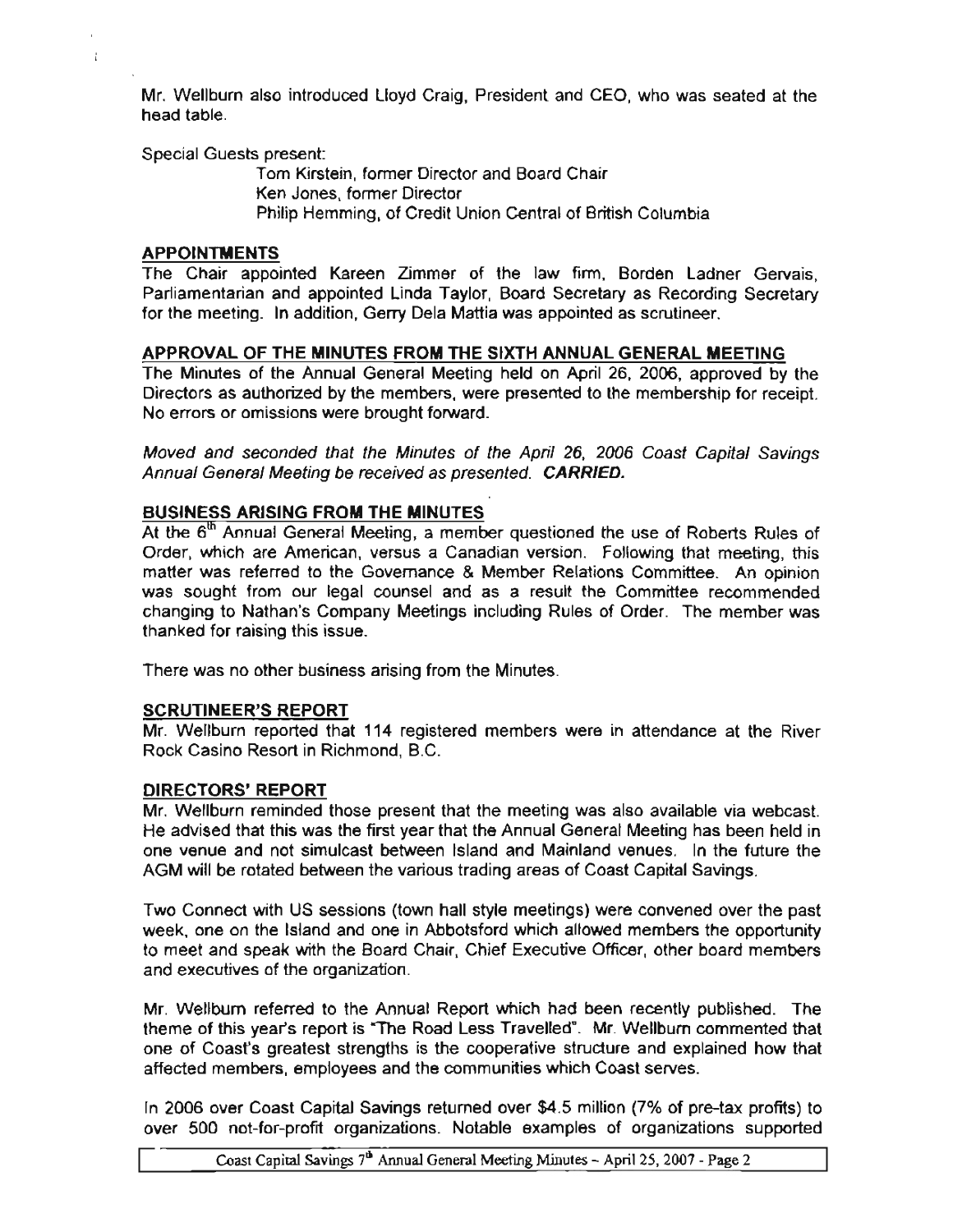include: Boys and Girls Clubs of Greater Victoria, Wilderness Camp; Volunteer Richmond; and, Vibrant Surrey.

Mr. Wellburn advised that Coast Capital Savings is a strong supporter of the credit union system in British Columbia and Canada and is positioned to move forward on the vision of Yes, Coast to coast.

With respect to the Board of Directors, strong corporate governance remains an important responsibility. He noted that Doug Stone, as chair of the Nominations & Election Committee would report in detail on that committee's work and the election results, but stated that in his view, the three most critical competencies required by a board of diredors induded: A blend of the right experience and skills; the ability to participate effectively; and good judgment based on independent thinking.

Mr. Wellburn spoke about Coast Capital Savings' leadership role with respect to corporate citizenship. For the third year in a row, Imagine Canada awarded Coast the Best Corporate Citizen Award in the financial services sector. He commented that the criteria used for Imagine Canada in adjudicating their selection reflected the Board's expectations and he thanked Coast's CEO, executive team and the over 2,000 employees for delivering on those expectations.

Mr. Wellburn concluded the Director's report by thanking Coast's employees, CEO and executive team, Board colleagues and the membership for their hard work and support in 2006.

#### CEO'S REPORT

ł

Mr. Lloyd Craig provided an overview of Coast Capital Savings' financial performance and corporate achievements over the past year.

Mr. Craig commented that, at Coast Capital Savings, the organization never loses sight of two industry facts: one, that the industry is oversupplied and highly competitive; and two, that the consumer is always changing and their expectations are always rising. Coast blazes new trails based on research in order to give the market highly innovative and competitive products.

This commitment to innovation has translated into financial success over the past and in 2006, provided the best financial results Coast has ever recorded. Financial highlights include:

- Net income for the year ended December 31, 2006 was \$53.1 million. Up 12.6% from 2005
- Return on Average Assets was 0.65%, unchanged from 2005, demonstrating that the assets and business are being managed effectively
- Assets increased to \$8.9 billion in 2006 from \$8.2 billion in 2005
- Mutual funds under administration increased to \$1.7 billion, an increase of 18% from 2005
- Net Interest Income (interest earned on loans and cash resources, less interest paid on deposits and borrowings) increased to \$197 million in 2006 from \$182 million in 2005
- Regulatory capital declined from 10.80 % to 10.34% due to strong loan growth but is well in excess of the level stipulated by the regulators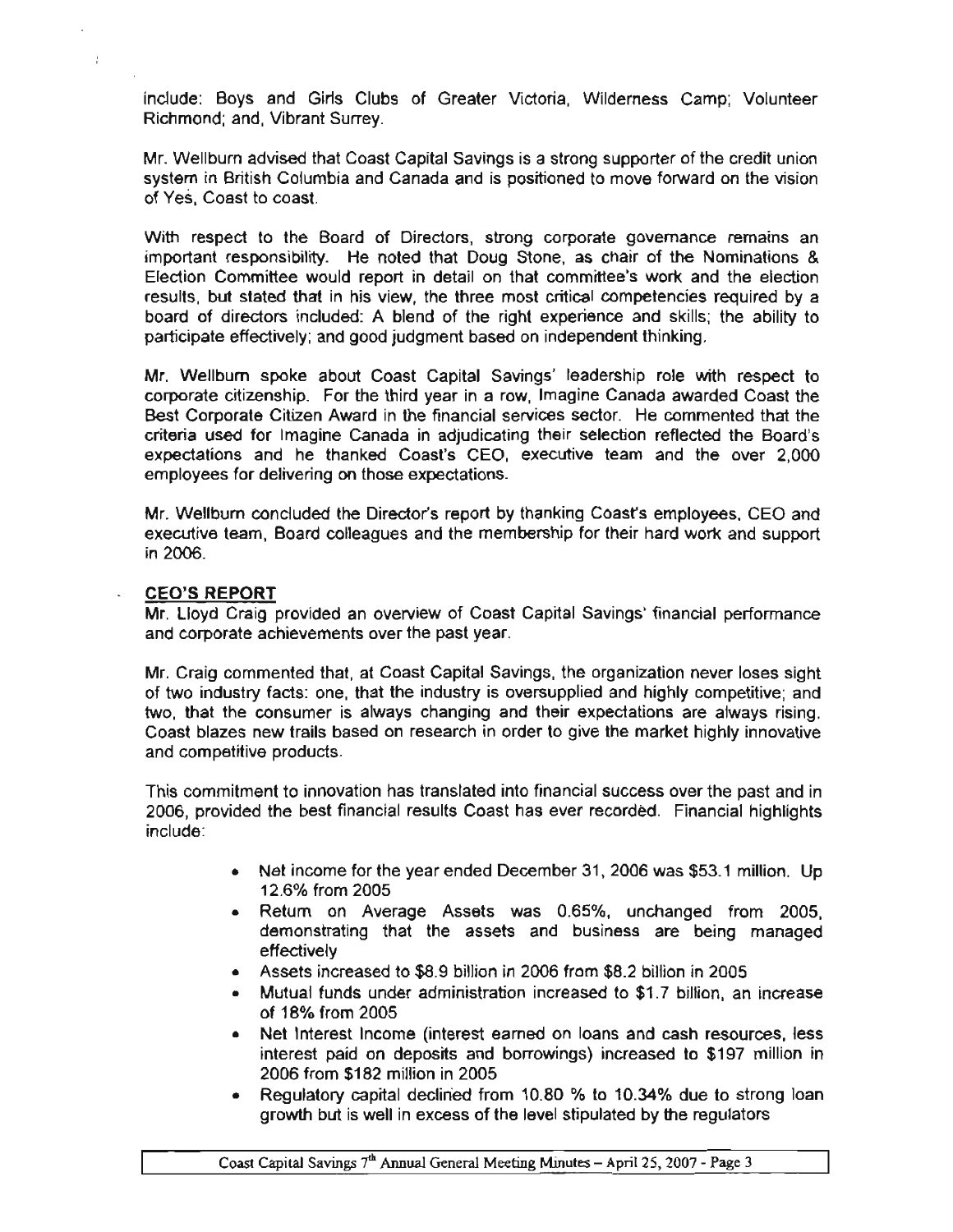Mr. Craig provided examples of innovations that drove the good financial performance over the past year, some of which include:

- Free Chequing™ attracted more than 22,000 members to Coast in 2006
- The Haggle Free guarantee on term deposits. This initiative contributed to the growth of deposits
- Big Perks for Small Businesses, introduced in October, 2006 offered discounts on printing, shipping and computer service costs to small business members
- The introduction of dedicated contact centre phone lines staffed with employees fluent in Mandarin and Cantonese
- Opening three new branches featuring the aperio design. In 2007 Coast will open its  $50<sup>th</sup>$  branch

Mr. Craig also commented on three additional non-financial indicators that demonstrated Coast Capital Savings' successes in 2006:

- In 2006 approximately 40,000 new customers joined Coast Capital Savings, bringing the total membership to 360,000
- The 2006 member's survey reported an 87% service satisfaction rate, which exceeds the credit union industry average
- Peer and industry recognition in 2006 included being one of Canada's 50 Best Employers as pubtished by the Globe and Mail Report on Business, receiving the YWCA of Vancouver's Exceptional Workplace award, and our marketing team was awarded the Marketer of the Year by the BC Chapter of the American Marketing Association.

Mr. Craig thanked the membership for their support, the Board of Directors for their leadership and the employees for their great teamwork.

### AUDITOR'S REPORT

Mr. Carlo De Mello, external auditor and Managing Partner from KPMG, was introduced.

The Auditor provided the members with the standard audit report:

- o management is responsible for the financial statements and it is the auditor's responsibility to audit those financial statements; and
- o the audit was conducted in accordance with Canadian Generally Accepted Auditing Standards,

and provided an opinion that the consolidated financial statements present fairly, in all material respects, the financial position of Coast Capital Savings Credit Union as at December 31, 2006 and the results of its operations and cash flows for the year then ended.

The 2006 Auditor's Report and the Financial Statements were received. Mr. Wellbum asked if there were any questions on the Auditors' report. Upon hearing none, Mr. Wellburn confirmed that, as required by legislation, the Board of Directors has approved the financial statements on behalf of the membership. Mr. Wellbum asked if there were any questions on the financial statements. Upon hearing none, Mr. Wellburn declared the financial statements received.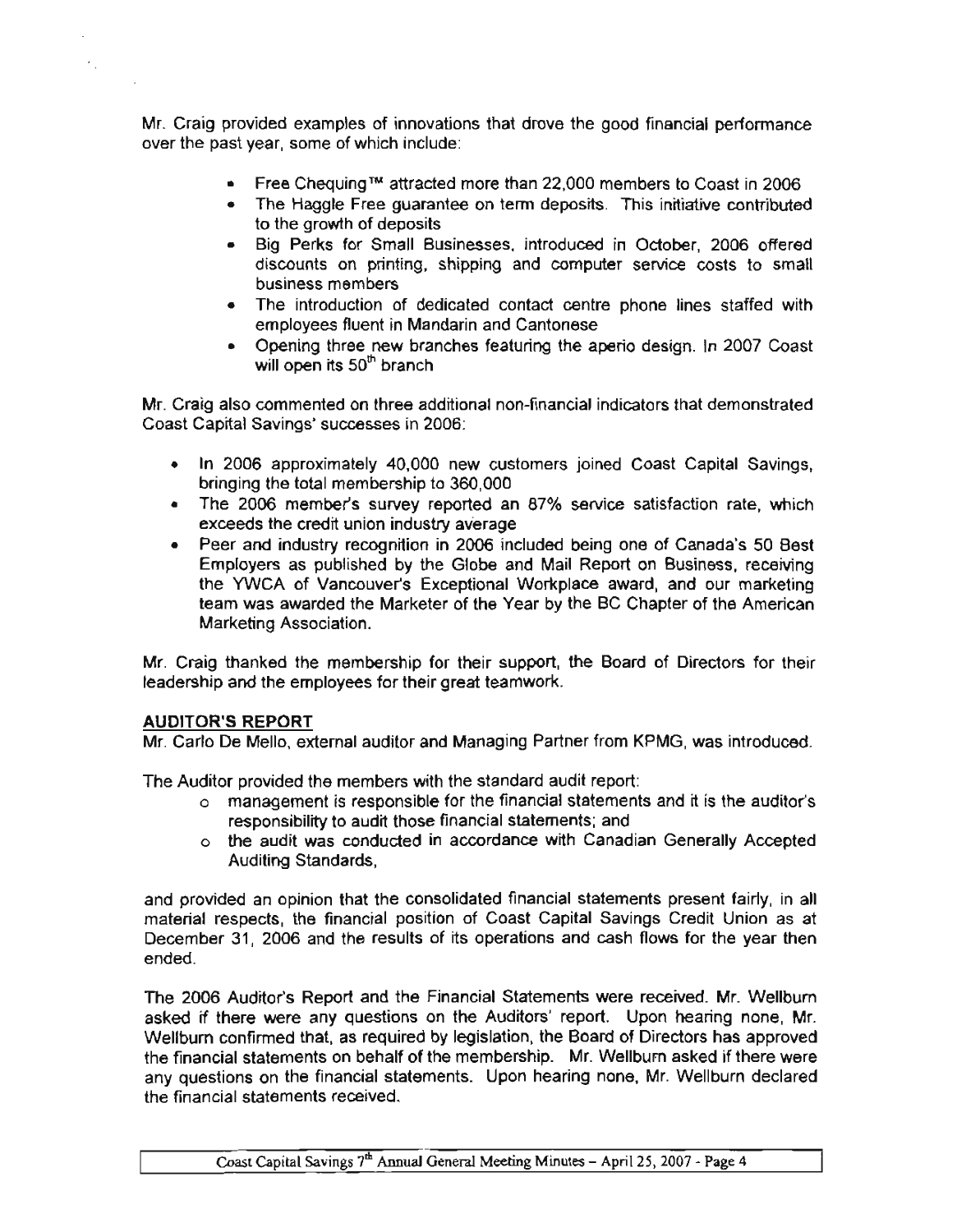# MOTION TO APPOINT AUDITOR FOR THE ENSUING YEAR

Moved and seconded that the firm of KPMG be appointed external auditors for the year 2007 and that their remuneration be set by the Board of Directors. CARRIED.

# COMMITTEE REPORTING - NOMINATIONS & ELECTION COMMITTEE

Mr. Doug Slone, Chair of the Nominations & Election Committee was introduced to report on the results of the 2007 directors' election.

Mr. Stone advised that the Nominations & Election Committee is appointed annually by the Board of Directors and is accountable directly to the membership of the credit union. The Committee is comprised of a number of directors who are not currently eligible for re-election.

Mr. Stone chaired this year's committee. Also on the committee were directors, Bob Gamett, Mary Jane Stenberg and Elizabeth Woods.

Once the committee is appointed, the committee is charged by the Board of Directors with the responsibility of recommending those candidates whose particular skills and qualifications would add strength to the Board of Directors for the benefit of the credit union and its members.

To fulfill rts mandate, the committee undertook an in-depth process of evaluating the current board's strengths and qualifications, identifying skill gaps and recruiting and recommending candidates to run in the election. This year the process was completed with an independent governance consultant to ensure a fair, strong process.

The commrttee's analysis determined that investment services, marketing and branding, financial and board experience were the skills required to enhance the Board of Directors for the ensuing year.

All members of the credit union received the information about the candidate recruitment by mail in October. Interested members were provided with the information packages and an opportunity to attend a mandatory information session.

In an effort to eliminate bias and ensure all candidates were treated fairly, the Committee elected to have the independent consultant interview the incumbent directors who were considering running for the board. The committee reviewed and accepted the consultant's recommendation regarding the status of the incumbent candidates.

The committee and the consultant then undertook a rigorous evaluation process involving interviews with qualified candidates, analysis of candidates' past work experience, community contributions and detailed reference checks.

At the end of the process the committee and the consultant recommended four candidates who, in its opinion, were most qualified to fill the available positions.

A total of seven candidates let their names stand for the 2007 Board of Directors Election. Four recommended and three other candidates.

Member awareness and participation were recognized by the Committee as a critical part of the Election process. Advance notice was published in the October 2006 member newsletter, followed by an election update which was mailed to members with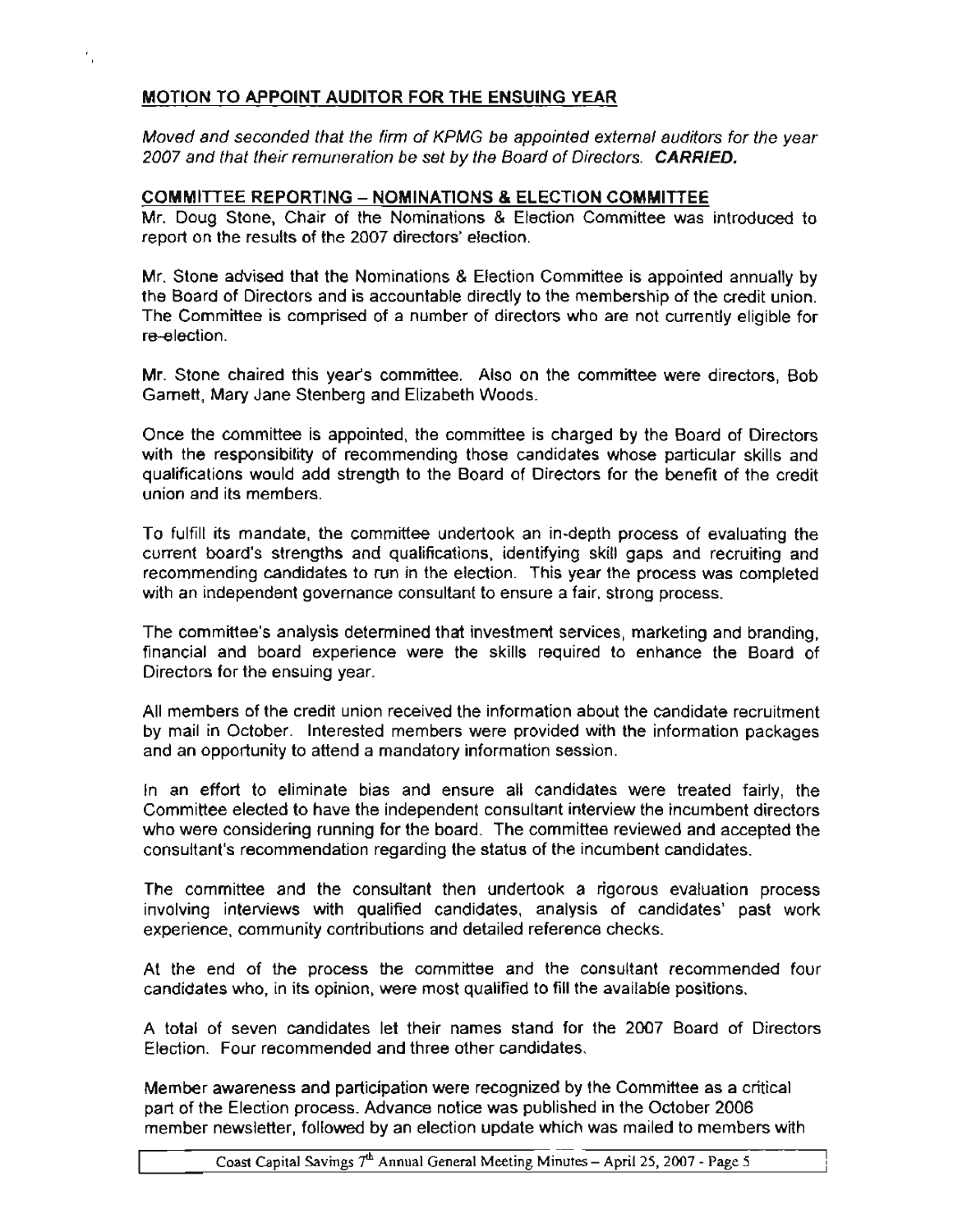February chequing statements and made available in branches and on our website. The formal Election and AGM notice was sent to all members by mail in March, which included a booklet providing candidate profiles, highlights of their skills and experience, and a comprehensive overview of the recommendation process.

The strong approach the committee took this year was to ensure the information was communicated as clear1y as possible. For example, the recommended candidates were highlighted in the booklet with different colour pages, and their names were balded on our ballot.

Mr. Stone acknowledged and thanked the membership for their ongoing comments about this process.

Mr. Stone advised that at the conclusion of the 2007 Annual General Meeting, four Director's terms will expire. Seven candidates sought one of four regular vacancies up for election on the Board this year.

The Directors Election was conducted from March 20 to April 11 , 2007 in accordance with the credit union Rules. Each year, the Nominations & Election Committee appoints an individual independent of the credit union to serve as the Returning Officer to oversee the election process. Gerry Della Mattia. who has extensive experience as a senior electoral officer in federal and provincial elections, served as our Returning Officer again this year.

Mr. Stone reported that in this year's election 8,487 ballots were cast, an increase of 18% over last year's directors election. He thanked the members for participating in this important process.

The 8,487 ballots cast included 397 spoiled and 641 rejected ballots, resulting in 7,449 valid ballots for the election. A spoiled ballot is defined as any ballot on which the member voted too few or too many candidates. A ballot was rejected if it was not possible to complete the required verification criteria.

| <b>Name</b>              | <b>Total Valid</b><br><b>Votes</b> |
|--------------------------|------------------------------------|
| <b>Bill Wellburn</b>     | 6,588                              |
| <b>Bill Cooke</b>        | 6,528                              |
| Frank Harper             | 6,512                              |
| Glenn Wong               | 6,061                              |
| Gordon Munn              | 1,909                              |
| <b>Ben Phillips</b>      | 1,364                              |
| <b>Hart Pfortmueller</b> | 834                                |

The individual results for each candidate are as follows:

The Committee declared incumbent Bill Wellburn, Bill Cooke, incumbent Frank Harper, and Glenn Wong elected to the Board of Directors for three-year terms.

Mr. Stone thanked all candidates who let their names stand in this year's election. He also thanked the members of the Committee, Bob Gamett. Mary Jane Stenberg, and Elizabeth Woods for their thoughtful contributions.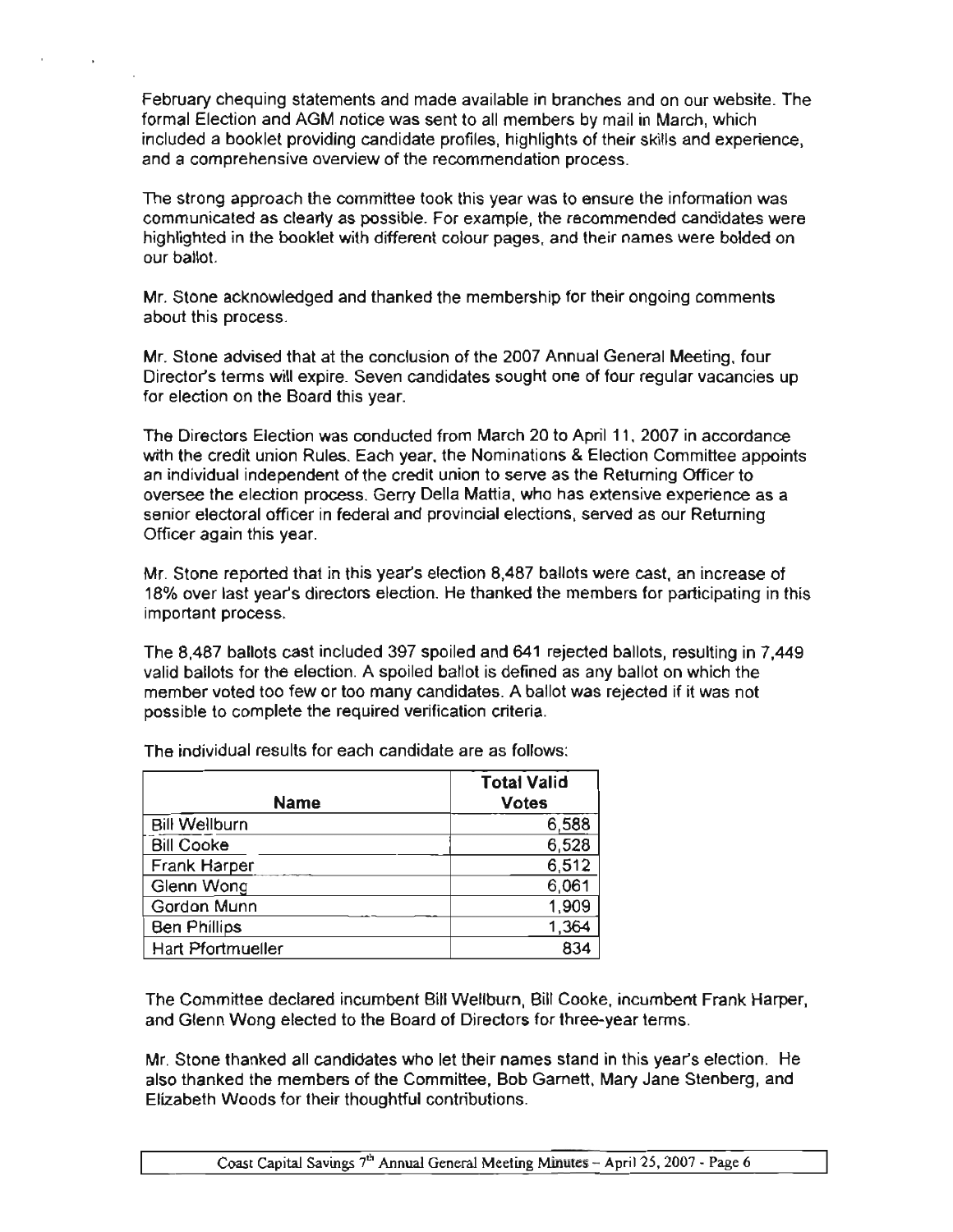# MEMBERS' RESOLUTION, ORDINARY RESOLUTION AND SPECIAL RESOLUTIONS

Mr. Wellburn advised that no resolutions were received from the members by the published deadline of January 17, 2007.

It was noted that the full text of all of the proposed resolutions were published in the 2007 Election Booklet.

Mr. Wellburn briefly provided a summary of the three resolutions. He noted that the full text of the resolutions and background materials were contained in the 2007 Directors Election, Ordinary and Special Resolution Notice, which were mailed to every member. A total of 8,487 ballots were received.

# Report on the Ordinary Resolution regarding the Board of Director Remuneration Philosophy

This resolution, if approved, will establish and implement a fair and enduring remuneration philosophy for directors that will attract and retain directors who will add strength to Coast Capital Savings' Board.

84% of the members who cast their ballot on the issue voted in favour of this ordinary resolution.

Report on the Special Resolution regarding the Board of Director Remuneration This resolution, if approved, will authorize the Board of Directors to set future director

remuneration that is:

- consistent with a member-approved remuneration philosophy;
- based on an independent compensation consultant's review of what is being paid to directors of comparable organizations;
- reviewed every three years; and
- the Board of Directors will report to members annually the total amount of remuneration paid to each director.

81% of the members who cast their ballot on the issue voted in favour of this special resolution.

### Report on the Special Resolution regarding the Credit Union Rule Change

This resolution. if approved, will update Coast Capital Savings' Rules to reflect changing corporate governance practices, in particular, to ensure that the Board of Directors has sufficient financial literacy skills amongst its members.

88% of the members who cast their ballot on the issue voted in favour of this special resolution.

Mr. Wellburn thanked the members for taking the time to vote in the ordinary and special resolutions.

### NEW BUSINESS

 $\ddot{\cdot}$ 

Mr. Wellburn called for new business.

Mr. Norman Wrigglesworth of the Richmond Centre Branch brought forward a motion for Coast Capital Savings to provide old aged pensioners or those members with over 25 years with the credit union safety deposit boxes free of charge.